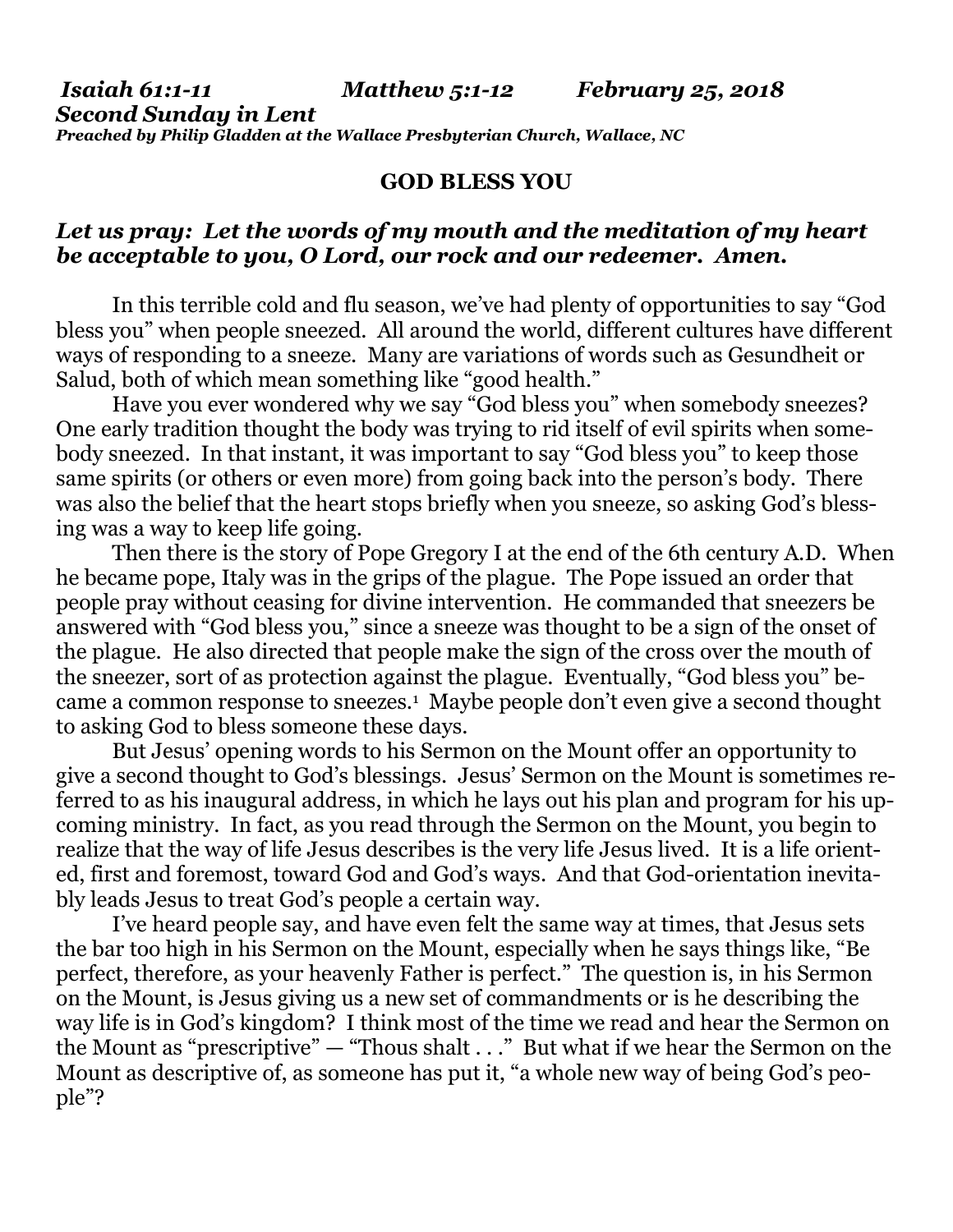To that end, we begin with the word that begins each of the beatitudes — "Blessed." Maybe the most familiar blessing from God in the whole Bible is Numbers 6:24-26, "The Lord bless you and keep you; the Lord make his face to shine upon you, and be gracious to you; the Lord lift up his countenance upon you, and give you peace." Instead of "blessed" in these verses from Matthew 5, some translations say, "Happy are the poor in spirit, those who mourn, etc., etc." This isn't the kind of happiness that depends on positive life circumstances. It's more the kind of happiness or joy that the apostle Paul wrote about (remember, he was in prison at the time), "Rejoice in the Lord always; again I will say, Rejoice. . . I have learned to be content with whatever I have." (Philippians 4:4, 11) Some translations even say, "Congratulations to you poor in spirit, for yours is the kingdom of heaven."

So, you see, Jesus is offering God's blessing on those people who already show in their lives and actions how to live in the kingdom of heaven. Grammatically, we can say that Jesus is declaring a blessing for a certain way of life, rather than ordering a certain way of life. His statements are declarative, not imperative. But there seems to be a fine line between the two. Of course, it depends on our perspective. If we hear the Beatitudes as some sort of "to-do" list to get into heaven or to make our life easier or better or even how to be a better Christian, we might miss the mark.

God's blessing describes a way of life that is absolutely counter-cultural, even counter-intuitive. We live in a world that doesn't place much value on humility, righteousness, mercy, and peacemaking. And yet that is the very lifestyle that God blesses. If nothing else, perhaps this introduction to Jesus' ministry can open our eyes to the surprising realization that the lifestyle described in the Beatitudes is reality, the sure sign of the presence of God's kingdom in our lives and our world.

When Nancy heard I was preaching on the Beatitudes today, she told me she had something to share with me. On my desk Tuesday morning, I found a version of the Beatitudes written by Rev. Ann Jahnes, who is the pastor of the Southport Presbyterian Church. Ann's interpretation of Jesus' words gives us a good insight into the "blessing" of this way of life as God's kingdom people.

*When you stop thinking so much about yourself, you discover a great reward. The Lord blesses you with confident assurance and trust.*

*Whenever your heart breaks, it will be re-formed to become capable of more love than ever before, because through sorrow, you have learned compassion.*

*When your spirit is gentle, it will also be strong. When your hands are tender, they will be able to carry many hurts. When your feet step with quiet conviction, they will carry you to paths of service.*

*When you care passionately about what is just and fair and honest and loving, whatever you accomplish will make a difference.*

*When you reach out in forgiveness, affection, and welcome, such peace will come back to you.*

*When you refuse to allow your vision to be clouded by polluted worldly values, what you see is God's presence, everywhere.*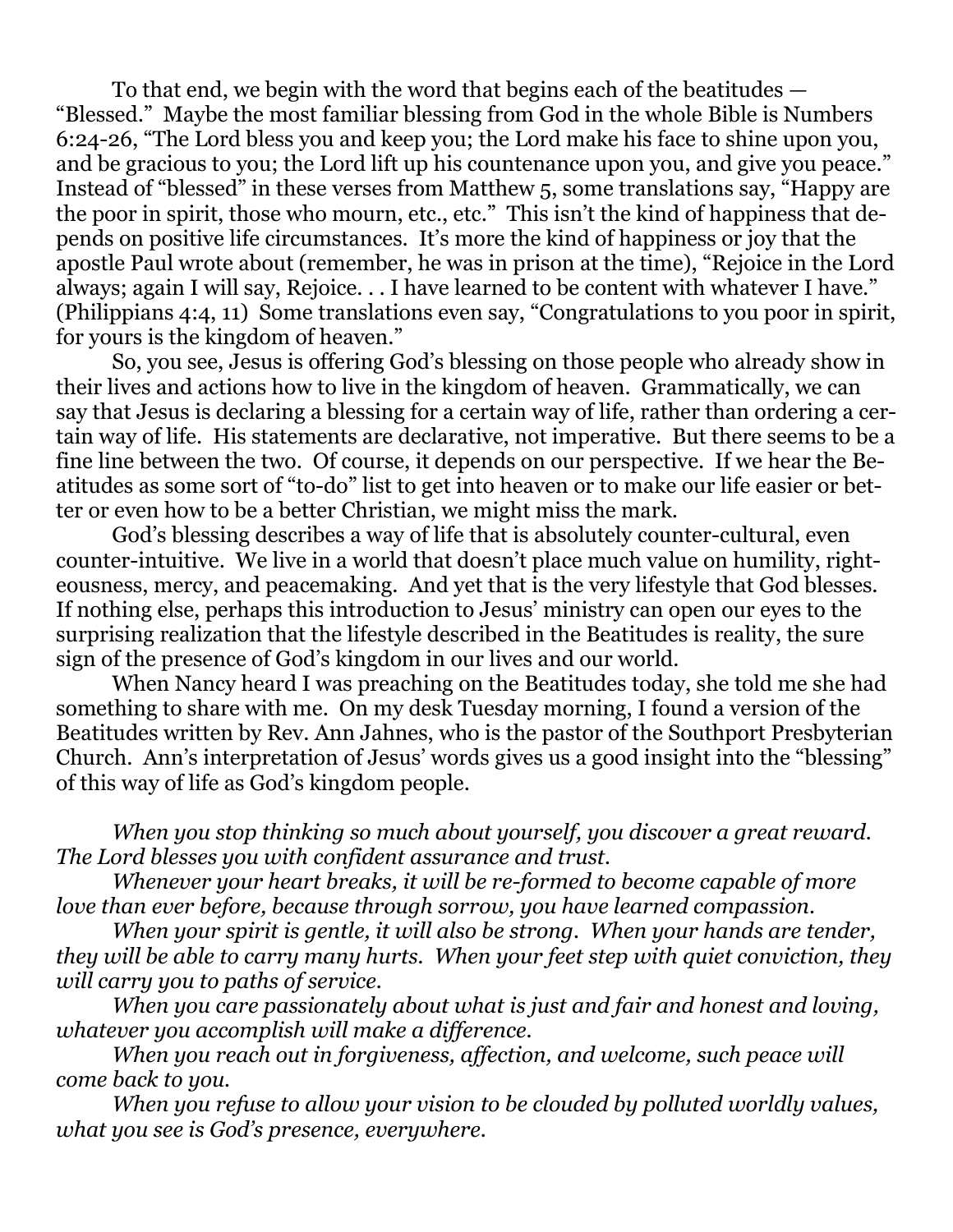*When you live and work and pray for peace, you understand that we are all part of God's beloved family, and you find your happy place in God's earthly and heavenly home.*

*Even when you suffer because you are living in harmony with what you believe, that suffering is better than to live without integrity or faith. Ultimately, what can harm you, if God is love and you abide in it?*2

I have a minister colleague and friend, Rev. Edward Barnhill who, every time I see him and ask him, "How are you?" replies, "Blessed to be a blessing!" Isn't that a great thought? It's so easy to hang onto God's blessings for our own benefit and enjoyment. But "Blessed to be a blessing!" is a whole different way of looking at God's blessings. One writer puts it this way in her comments on Jesus' opening remarks, "The Beatitudes are not just blessings but a call to action. The Beatitudes are a call to action for the sake of creating the world God imagines. And these days we need this reminder — when our imagination may be limited. When our hopes for the future might have been dimmed. When we think what we do and what we say and what we believe does not matter... The Beatitudes are a call to action to be church, a call to action to make Jesus present and visible and manifest when the world tries desperately to silence those who speak the truth." 3

It's all too easy to make the Beatitudes into some sort of personal self-help manual. However, if we do that, we make God's blessings all about us. The Beatitudes aren't talking about life in general, in which everyone encounters sorrow and suffering and and other challenges. That just comes with being human. Instead, Jesus is talking about what it means to live as the people of God. And that very kind of life might well bring sorrow and suffering and other challenges for Jesus' sake. That is why the Beatitudes bring us comfort and cause us to take stock of how we live as God's people. The same preacher I just quoted also writes, "The Beatitudes are a call to action to point out just who Jesus really is. Perhaps not the Jesus you want. Perhaps the Jesus who likely rubs you the wrong way. Perhaps the Jesus that tells you the truth about yourself. The Jesus who reminds you, at the most inconvenient times and places, what the Kingdom of Heaven is all about."<sup>4</sup>

In April 1963, Dr. Martin Luther King, Jr. was arrested and put in jail in Birmingham, Alabama. Someone smuggled a newspaper to him that contained a statement by eight white clergymen calling for resistance against Dr. King and his nonviolent methods. Dr. King began to write a response to the letter, at first in the margins of the newspaper, then on scraps of paper provided by a jail worker, and then on a pad of paper that his lawyer was allowed to give him. Dr. King's response came to be known as The Letter from Birmingham Jail. As he wrote about the silence of religious organizations and churches about matters of racial equality, he recalled how the early church lived and acted in its own culture. Dr. King wrote, "In those days the church was not merely a thermometer that recorded the ideas and principles of popular opinion; it was a thermostat that transformed the mores of society." 5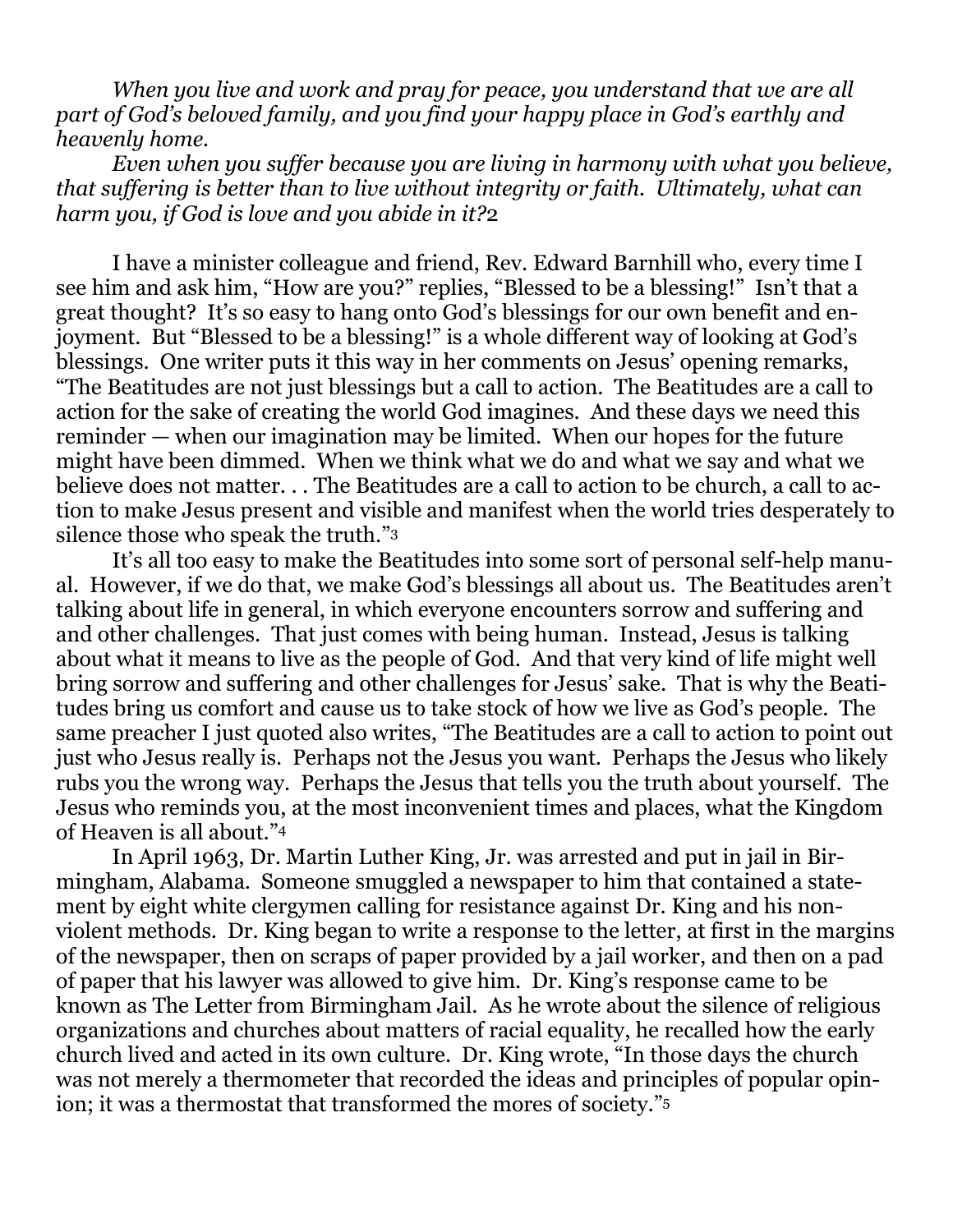Using Dr. King's imagery, we might well describe the Beatitudes as a thermostat. The life Jesus describes as a life of blessing certainly doesn't "record the ideas and principles of popular opinion." The life of blessing Jesus describes "transforms the mores of society." It wouldn't take much work to turn the Beatitudes into a useful prayer of confession for this Lenten season. We might take comfort from God's blessings, but we also can recognize in Jesus' opening words how far short we fall of living the life characteristic of God's kingdom.

But all is not lost! For such a life does, in fact, bring God's blessing. Maybe it seems too ambitious to think that how we live and act as people of God's kingdom can transform the entire world. If so, we can begin with our own lives and our own communities of family, school, workplace, and church. Lent is often thought of as a time to "give something up." Many religious traditions encourage people to "take something on" during Lent, such as increased prayer or Bible reading or acts of compassion. In closing, I'd like to share a writing by William Arthur Ward that combines the giving up and the taking on. You may well have heard this before; it's about fasting from and feasting on ways of living. As I read it again in light of Jesus' words at the beginning of his Sermon on the Mount, it almost sounded like the Beatitudes themselves.

*Fast from judging others; feast on the Christ dwelling in them. Fast from emphasis on differences; feast on the unity of all life. Fast from apparent darkness; feast on the reality of light. Fast from words that pollute; feast on phrases that purify. Fast from discontent; feast on gratitude. Fast from anger; feast on patience. Fast from pessimism; feast on optimism. Fast from worry; feast on trust. Fast from complaining; feast on appreciation. Fast from negatives; feast on affirmatives. Fast from unrelenting pressures; feast on unceasing prayer. Fast from hostility; feast on nonviolence. Fast from bitterness; feast on forgiveness. Fast from self-concern; feast on compassion for others. Fast from personal anxiety; feast on eternal Truth.*

*Fast from discouragement; feast on hope. Fast from facts that depress; feast on truths that uplift. Fast from lethargy; feast on enthusiasm. Fast from suspicion; feast on truth. Fast from thoughts that weaken; feast on promises that inspire. Fast from shadows of sorrow; feast on the sunlight of serenity. Fast from idle gossip; feast on purposeful silence. Fast from problems that overwhelm; feast on prayer that undergirds.*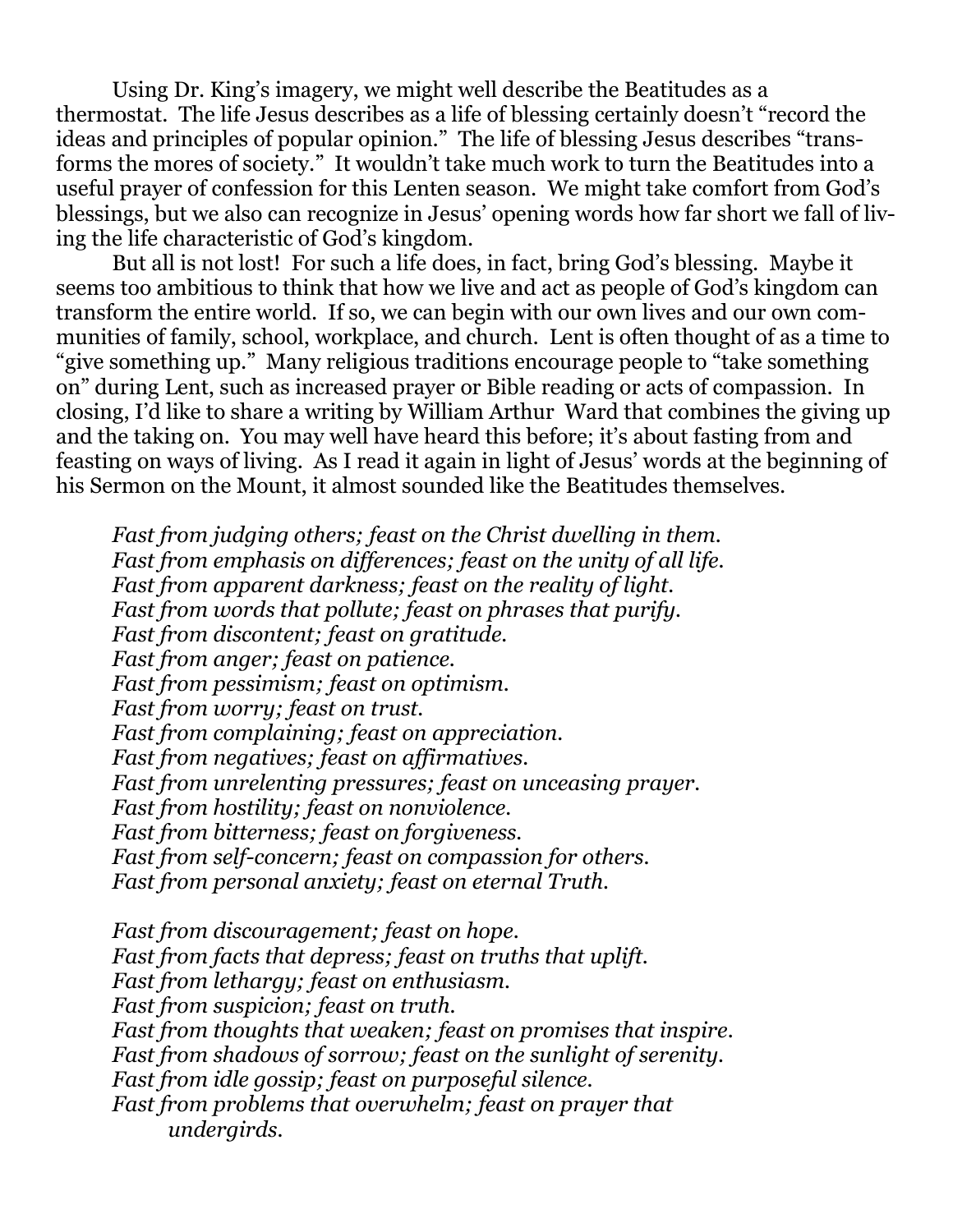*Gentle God, during this season of fasting and feasting, gift us with your presence, so we can be a gift to others in carrying out your work.*

God bless you!

## *Let us pray:*

*I chose a prayer by William Barclay for my prayer after the sermon. Some of you have probably used and read Barclay's Bible commentaries over the years. He was a minister in the Church of Scotland and professor at the University of Glasgow. This is a Prayer of Contrition for Ash Wednesday. I offer this prayer on our behalf, in the spirit of Jesus' Beatitudes.*

*Save us, O God, From the blindness, which is not even aware that it is sinning; From the pride, which cannot admit that it is wrong; From the self-will, which can see nothing but its own way; From the self-righteousness, which can see no flaw within itself; From the callousness, which has sinned so often that it has ceased to care; From the defiance, which is not even sorry for its sins; From the evasion, which always puts the blame on someone or something else; From the heart so hardened, that it cannot repent.*

*Give us at all times, Eyes which are open to our faults; A conscience which is sensitive and quick to warn; A heart that cannot sin in peace, but is moved to regret and remorse.*

*So grant that being truly penitent we may be truly forgiven, so that we may find that your love is great enough to cover all of this sin; through Jesus Christ our Lord. Amen*